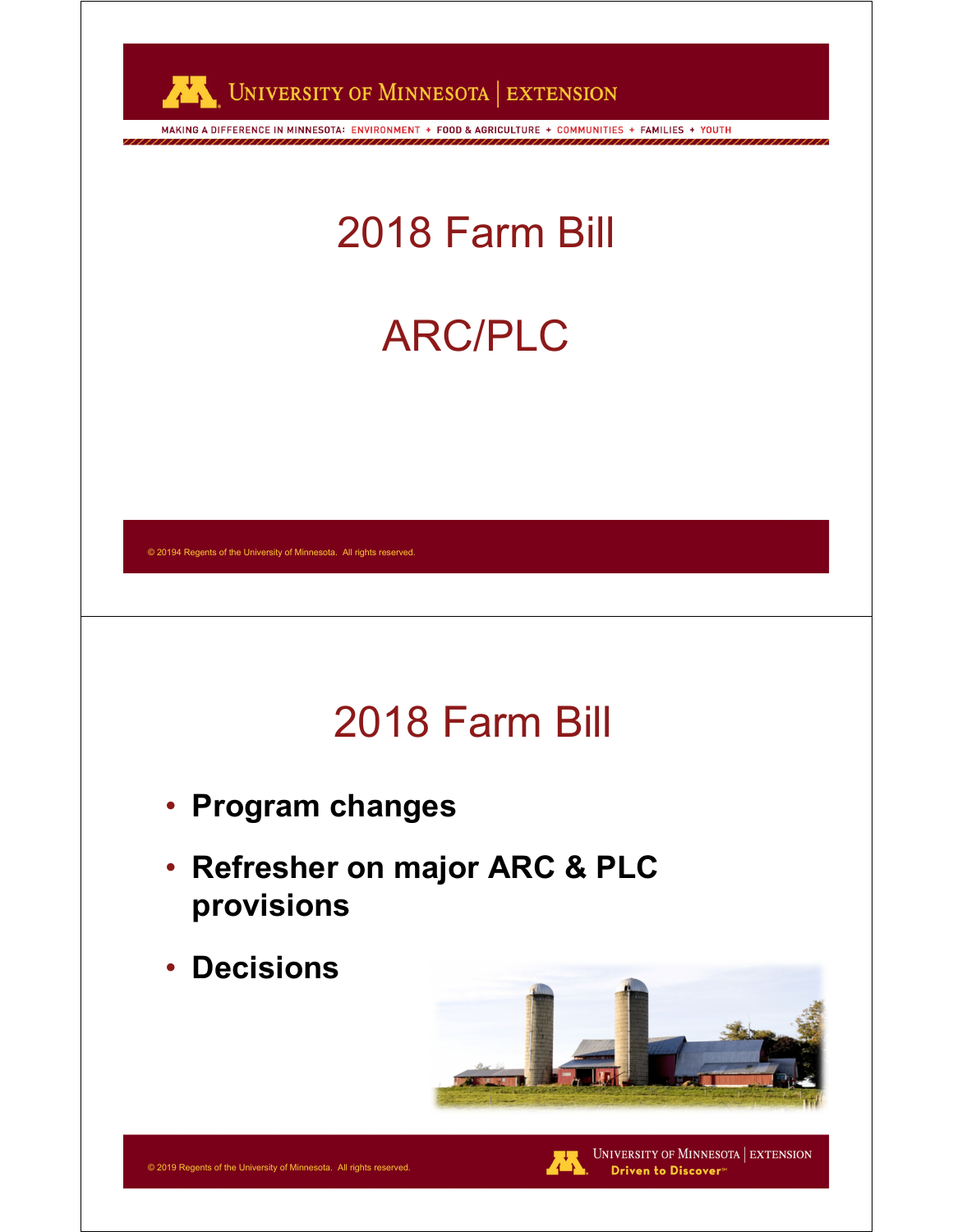

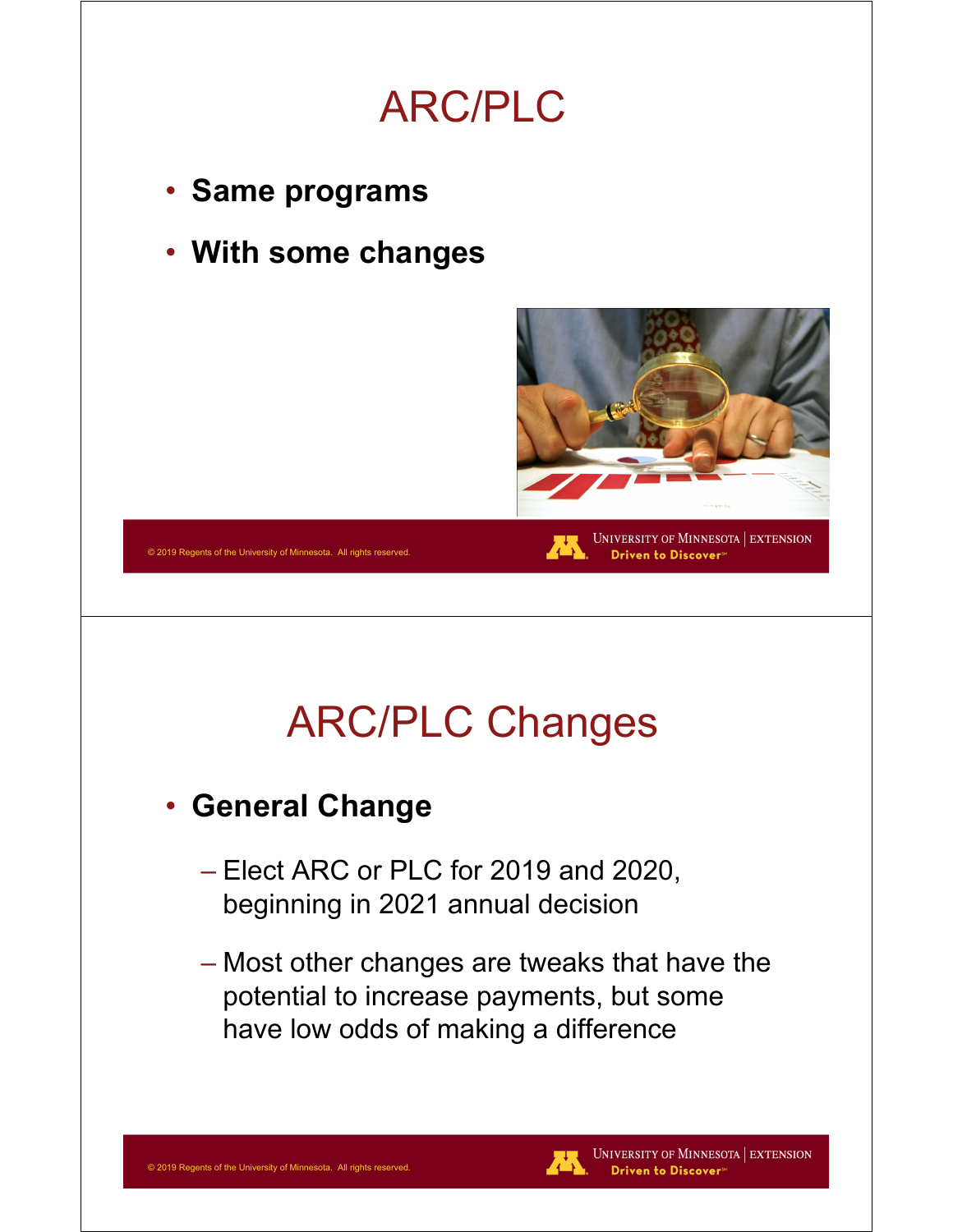# PLC

### • **PLC program refresher**

- Price support program
- Producers receive payment if Marketing Year Average (MYA) price falls below Reference **Price**

| UNIVERSITY OF MINNESOTA   EXTENSION<br>不<br>Driven to Discover® |
|-----------------------------------------------------------------|
|                                                                 |
| <b>PLC</b>                                                      |
|                                                                 |
| Reference price - MYA price                                     |
| Payment rate x payment yield x 85% of crop's base               |
|                                                                 |
|                                                                 |

**UNIVERSITY OF MINNESOTA EXTENSION** 

Driven to Discover<sup>®</sup>

Æ.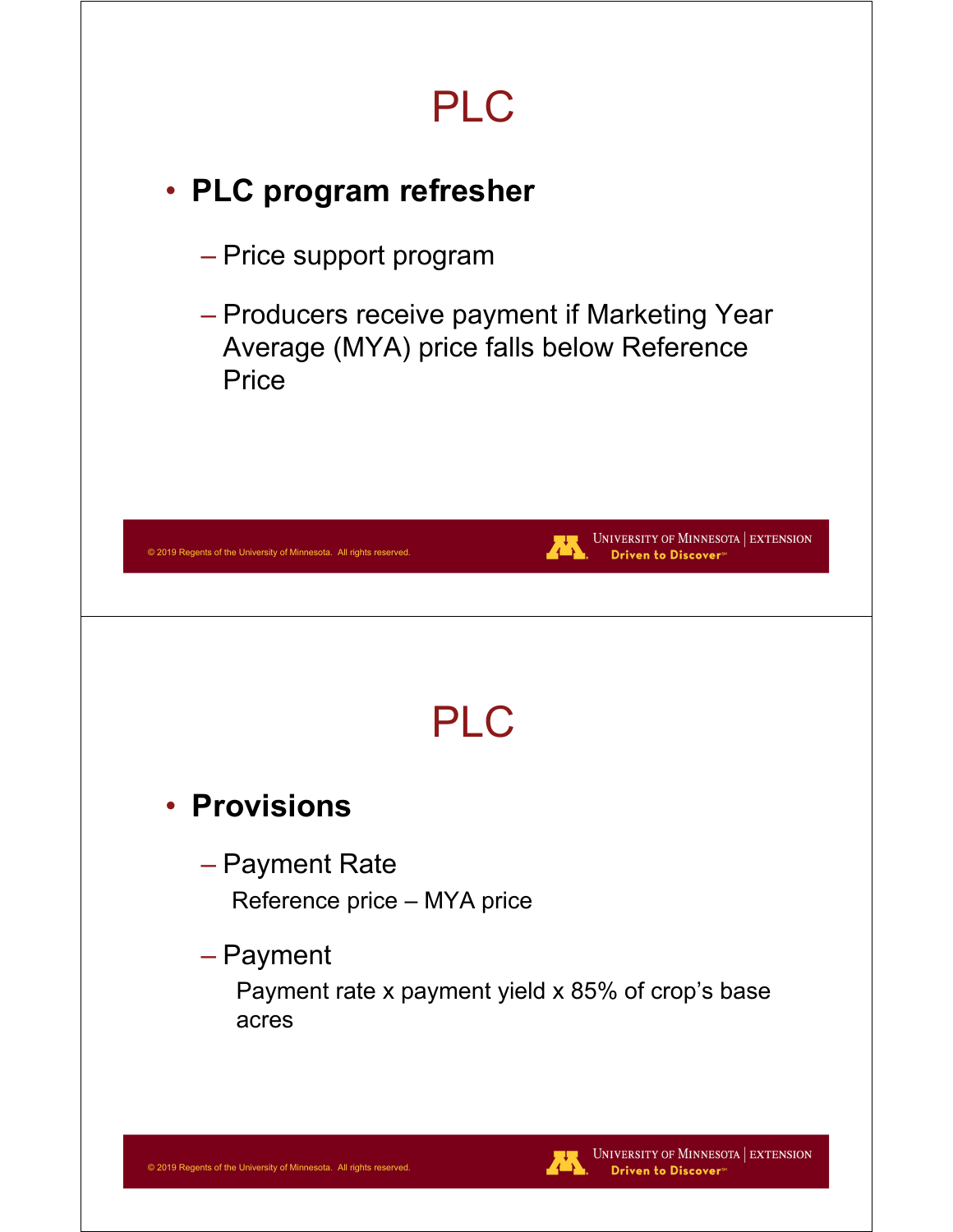### PLC Example

2018 Kandiyohi County: 3.60 MYA price, 160 bu farm payment yield

• **Payment per Base Acre = 85% of Reference Price – National MYA Price x farm program yield**



# PLC Changes

- **Effective reference price** 
	- Statutory reference price
	- Up to 115% escalator based on 85% of rolling 5 year Olympic average price
- **Option to update yields for PLC**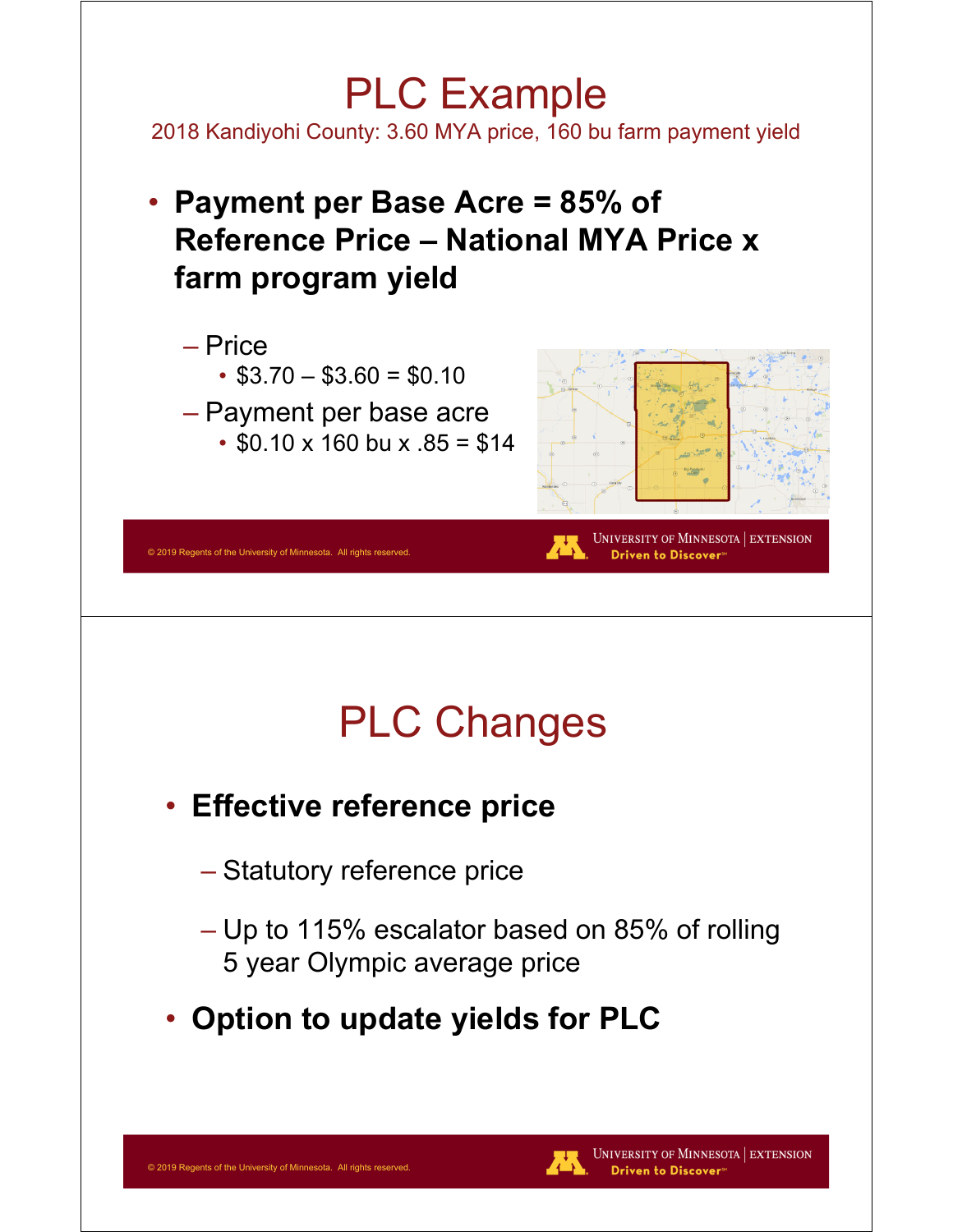### Effective Reference Price

|         |           |        |                               |      | <b>National MYA Price</b>          |      |        |         |  |
|---------|-----------|--------|-------------------------------|------|------------------------------------|------|--------|---------|--|
|         |           |        |                               |      |                                    |      |        | 85% of  |  |
|         | Statutory | Max    |                               |      |                                    |      |        | $5-vr$  |  |
|         | Reference | price  |                               |      |                                    |      |        | Olympic |  |
|         | Price     | 115%   | 2014                          | 2015 | 2016                               | 2017 | 2018   | Ave MYA |  |
|         |           |        |                               |      |                                    |      |        |         |  |
| Corn    | \$3.70    | \$4.26 |                               |      | \$3.70 \$3.61 \$3.36 \$3.36 \$3.60 |      |        | \$2.99  |  |
| Soybean | \$8.40    | \$9.66 | $$10.10$ \$8.95 \$9.47 \$9.33 |      |                                    |      | \$8.50 | \$7.86  |  |
| Wheat   | \$5.50    | \$6.33 |                               |      | \$5.99 \$4.89 \$3.89 \$4.72 \$5.16 |      |        | \$4.18  |  |

© 2019 Regents of the University of Minnesota. All rights reserved.



UNIVERSITY OF MINNESOTA EXTENSION Driven to Discover<sup>®</sup>

### PLC Changes

• **To increase Reference Price the 5-year Olympic average MYA must be above:**

|          | <b>Minimum change</b> | 15% change |
|----------|-----------------------|------------|
| Corn     | \$4.35                | \$5.01     |
| Soybeans | \$9.88                | \$11.36    |
| Wheat    | \$6.47                | \$7.45     |

• **Need at least a 2-year price spike above \$5.82 to trigger change**

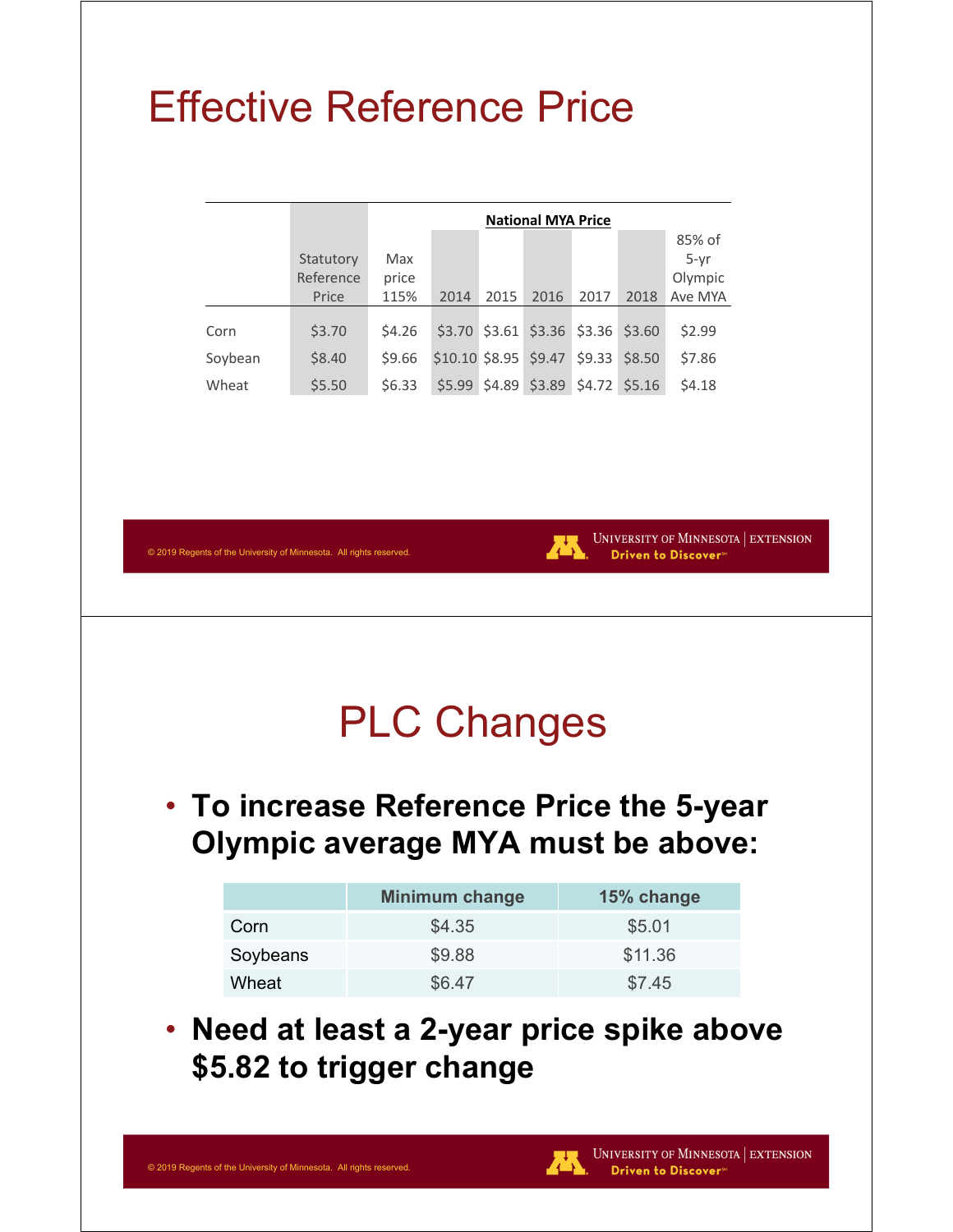### PLC or ARC

### • **FAPRI Projected Marketing Year Average Prices**

|          | 2019/20 | 2020/21 | 2021/22 | 2022/23 | 2023/24 |
|----------|---------|---------|---------|---------|---------|
| Corn     | 3.81    | 3.82    | 3.83    | 3.77    | 3.77    |
| Soybeans | 8.78    | 9.11    | 9.09    | 9.03    | 9.04    |
| Wheat    | 5.31    | 5.30    | 5.31    | 5.21    | 5.19    |



# PLC Yield Update

- **One time decision**
	- By farm

© 2019 Regents of the University of Minnesota. All rights reserved.

- By commodity
- Made by landowner



UNIVERSITY OF MINNESOTA | EXTENSION Driven to Discover<sup>®</sup>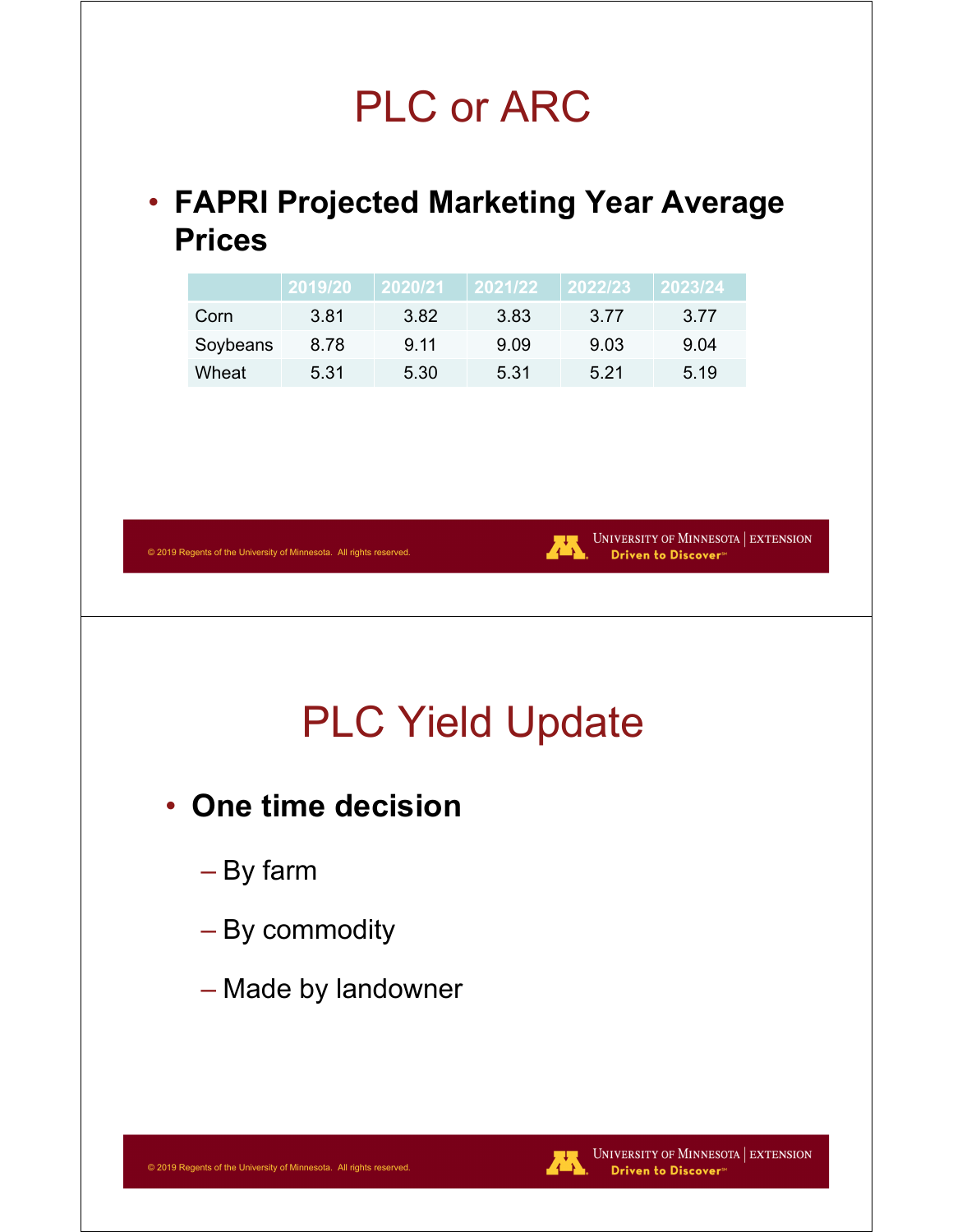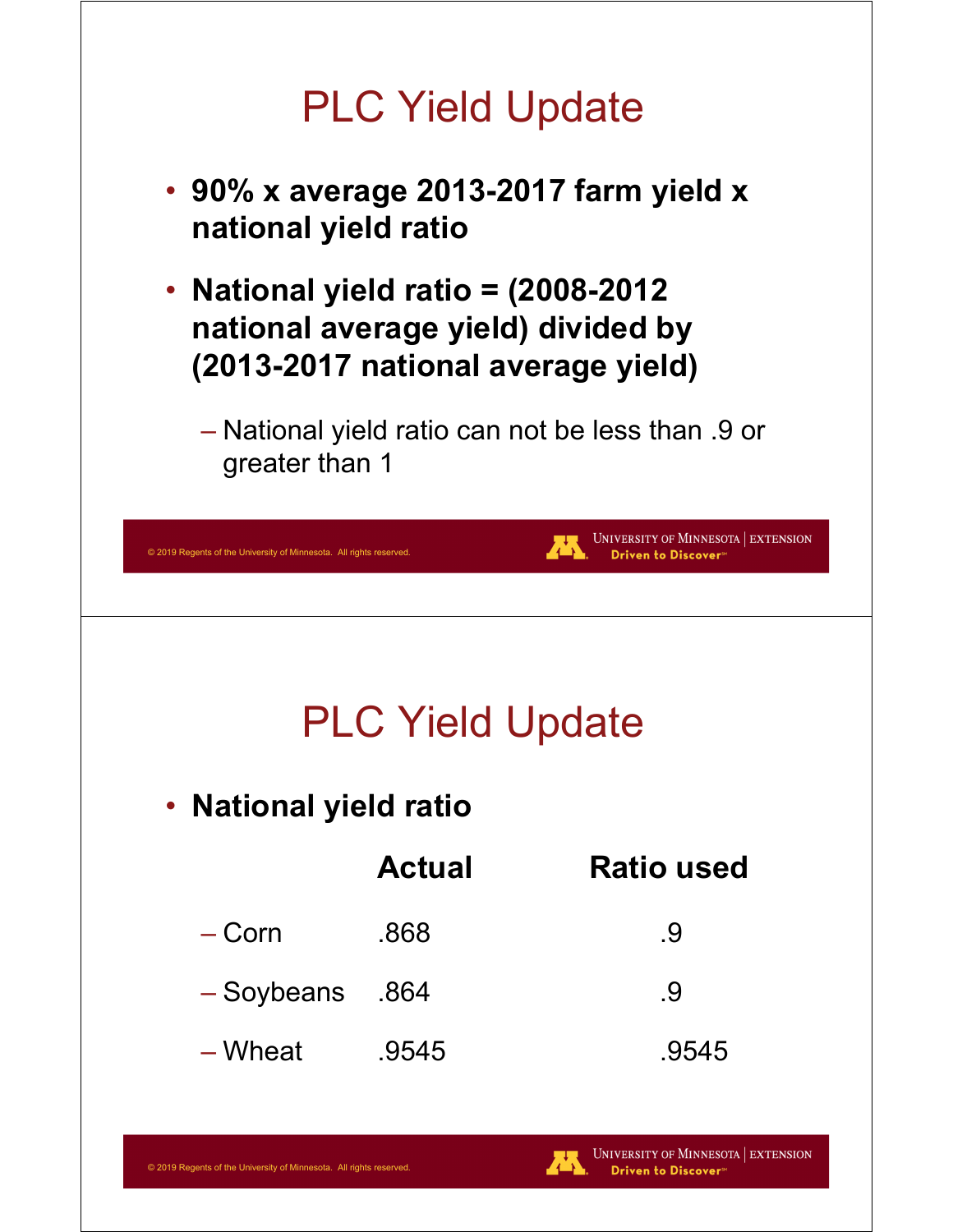# PLC Yield Update • **Corn & Soybeans** .9 x average 2013-2017 farm yield x .9 = .81 x average 2013-2017 farm yield • **Wheat** = .9 x average 2013-2017 farm yield UNIVERSITY OF MINNESOTA EXTENSION © 2019 Regents of the University of Minnesota. All rights reserved Driven to Discover<sup>s</sup> PLC Yield Update • **Years with zero acres planted excluded from calculation** • **Updated yields used with 2020 and subsequent crop years**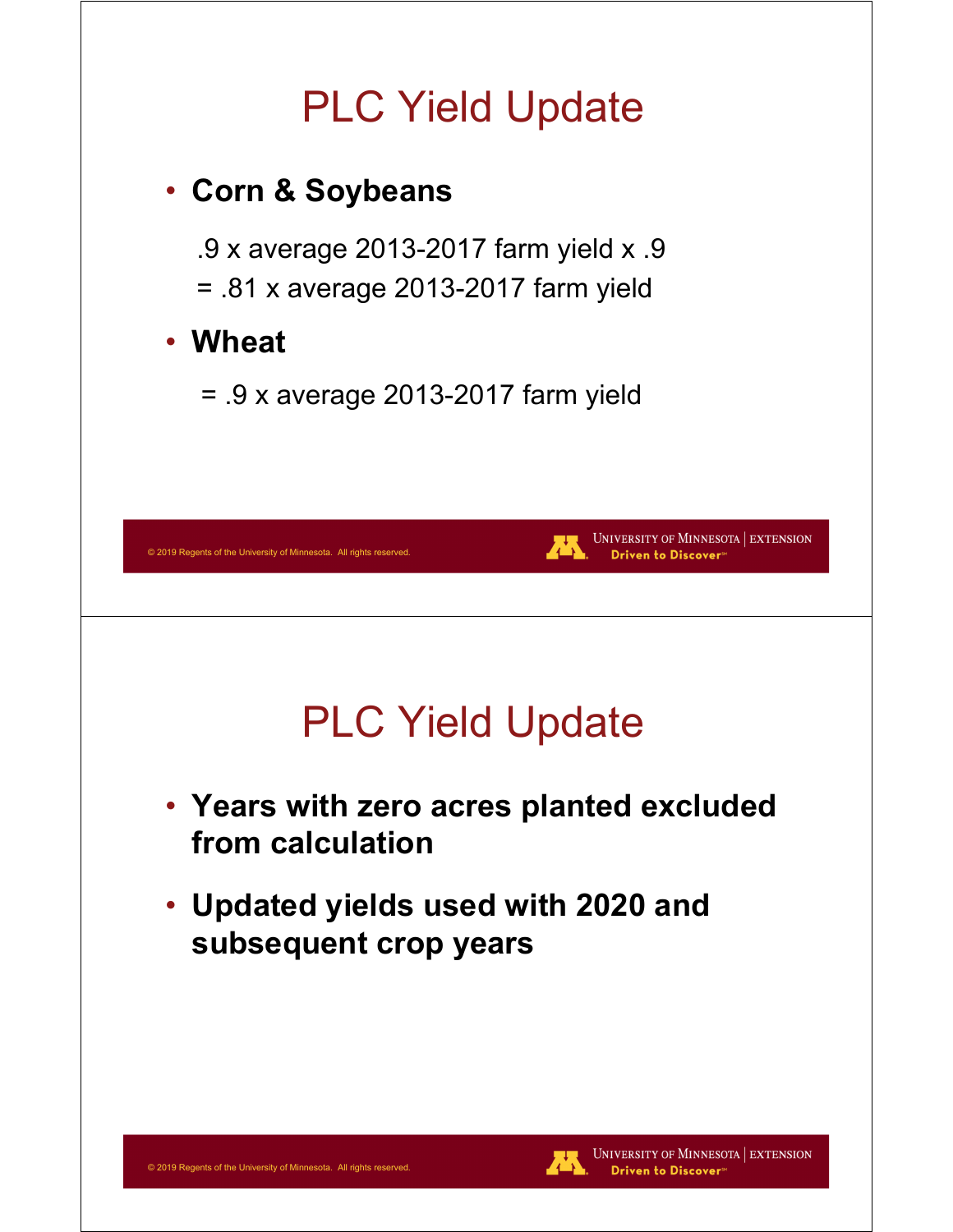# ARC - County

- **ARC program refresher**
- **Revenue support program** 
	- Payments are made when the Actual County Revenue for a crop falls below the County Revenue Guarantee



• **Benchmark revenue**

© 2019 Regents of the University of Minnesota. All rights reserved.

– 5-year Olympic average county yields x 5 year Olympic average MYA prices

#### • **Revenue guarantee**

- 86% of benchmark revenue
- Changes each year depending on previous 5 years

UNIVERSITY OF MINNESOTA | EXTENSION Driven to Discover<sup>®</sup>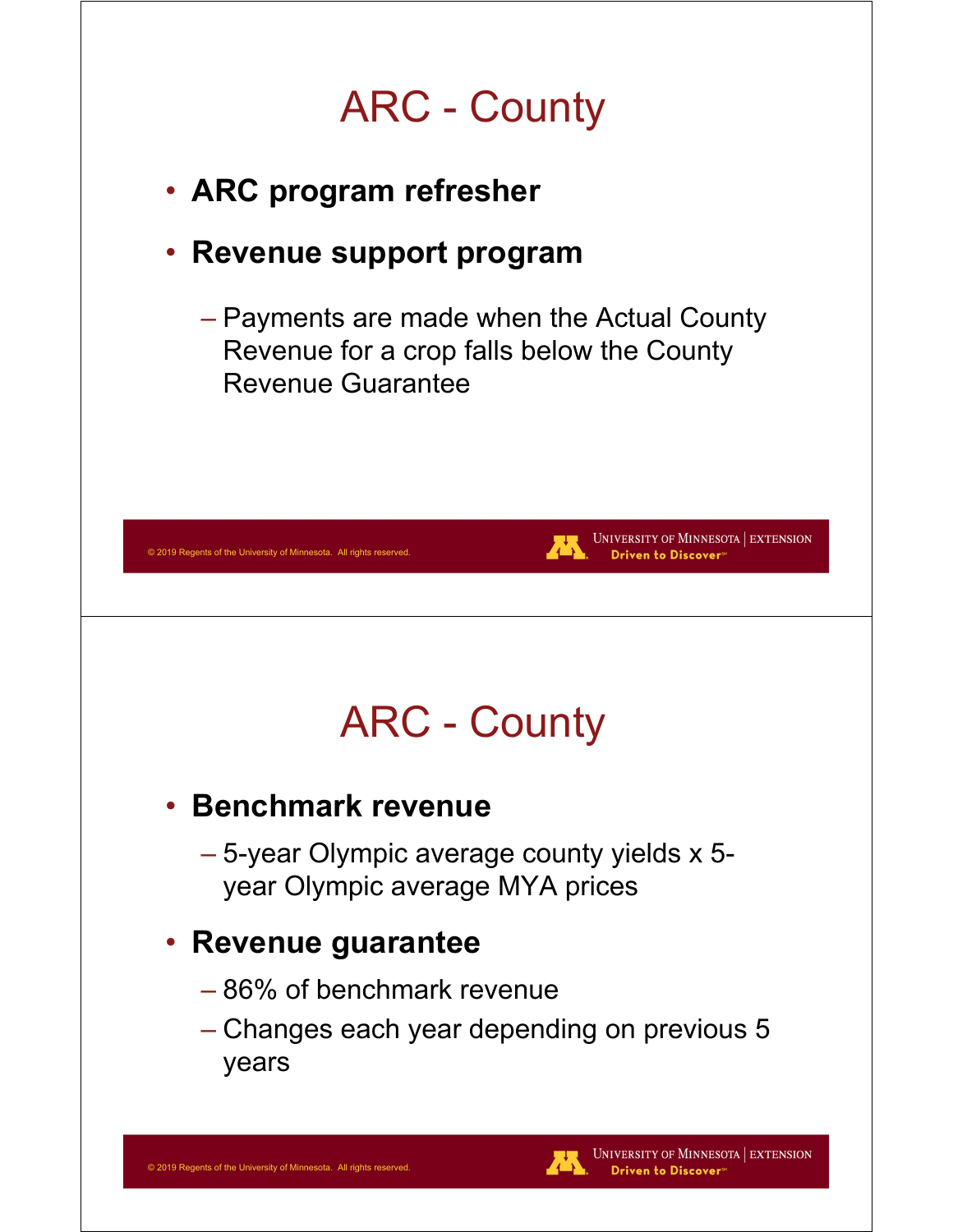# ARC - County

### • **Actual revenue**

– Annual county average yield x MYA prices

### • **Payment rate**

- Revenue guarantee actual revenue
	- Cannot exceed 10% of benchmark revenue

#### • **Payment**

– Payment rate x 85% of crop's base acres

| © 2019 Regents of the University of Minnesota. All rights reserved                                                          | UNIVERSITY OF MINNESOTA   EXTENSION<br>Driven to Discover <sup>®</sup> |
|-----------------------------------------------------------------------------------------------------------------------------|------------------------------------------------------------------------|
| <b>ARC-CO Example</b>                                                                                                       |                                                                        |
| • Payment rate* = County Revenue<br><b>Guarantee - County Actual Revenue</b><br>* capped at 10% of County Benchmark Revenue |                                                                        |
| • County Revenue Guarantee = 86% of<br><b>Average Yield</b>                                                                 | <b>Olympic Average Price * County Olympic</b>                          |
| • Payment made on 85% of base acres                                                                                         |                                                                        |
| © 2019 Regents of the University of Minnesota. All rights reserved.                                                         | UNIVERSITY OF MINNESOTA   EXTENSION<br>Driven to Discover®             |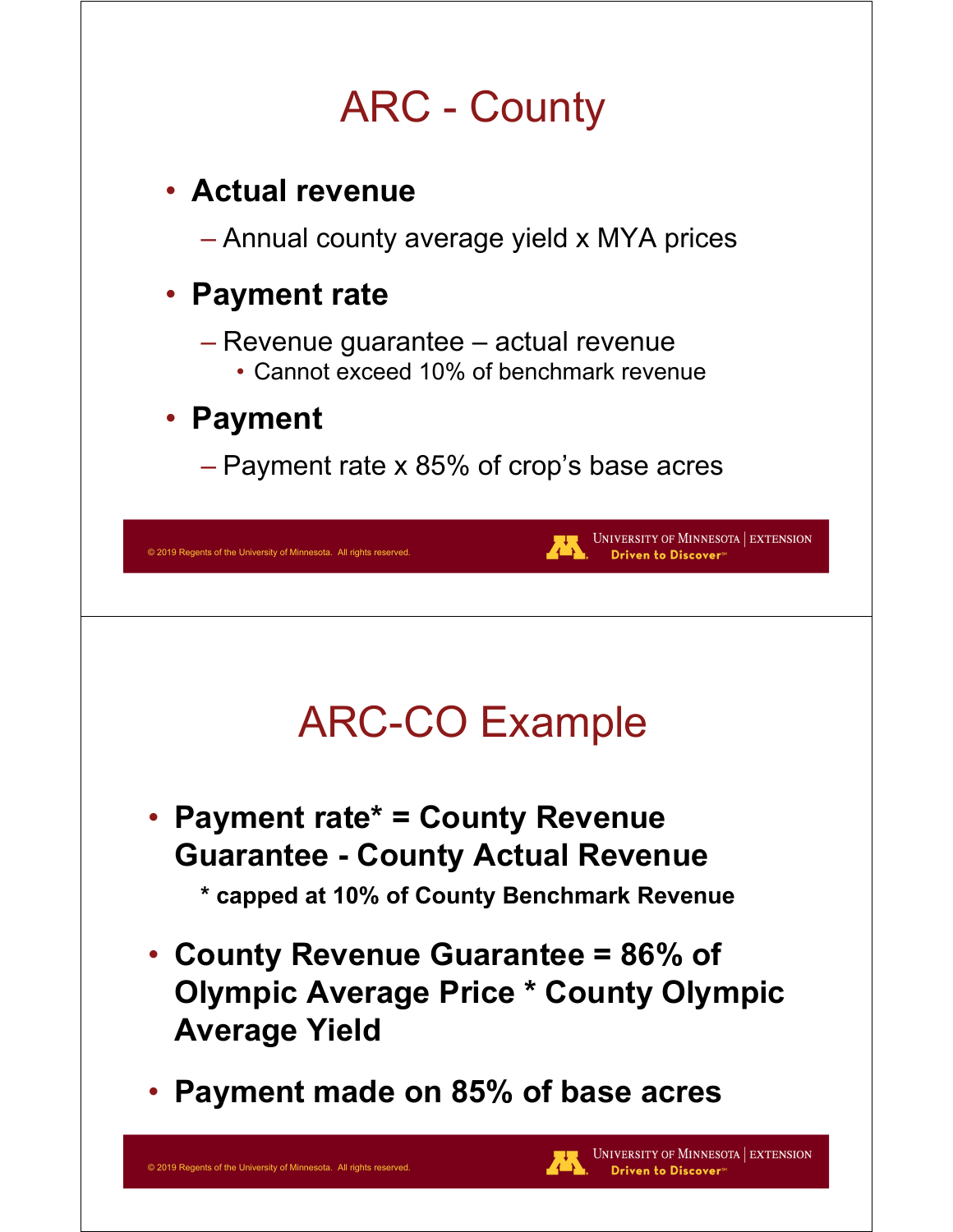# ARC-CO Example

#### • **Marketing Year Average Prices**

| <b>Marketing Year</b>              | Corn | Reference | Soybeans     |
|------------------------------------|------|-----------|--------------|
| 2014                               | 3.70 |           | <b>10.10</b> |
| 2015                               | 3.61 | 3.70      | 8.95         |
| 2016                               | 3.36 | 3.70      | 9.47         |
| 2017                               | 3.36 | 3.70      | 9.33         |
| 2018                               | 3.55 | 3.70      | 8.60         |
|                                    |      |           |              |
| 5 Year Olympic<br>Average for 2019 | 3.70 |           | 9.25         |

© 2019 Regents of the University of Minnesota. All rights reserved.



### ARC-CO Example

### • **County Yield (MN example)**

| Year                               | Corn       | Soybeans |
|------------------------------------|------------|----------|
| 2014                               | <b>150</b> | 41       |
| 2015                               | 185        | 54       |
| 2016                               | 196        | 53       |
| 2017                               | 201        | 47       |
| 2018                               | 197        | 56       |
| 5 Year Olympic<br>Average for 2019 | 193        | 51       |

UNIVERSITY OF MINNESOTA EXTENSION Driven to Discover<sup>®</sup>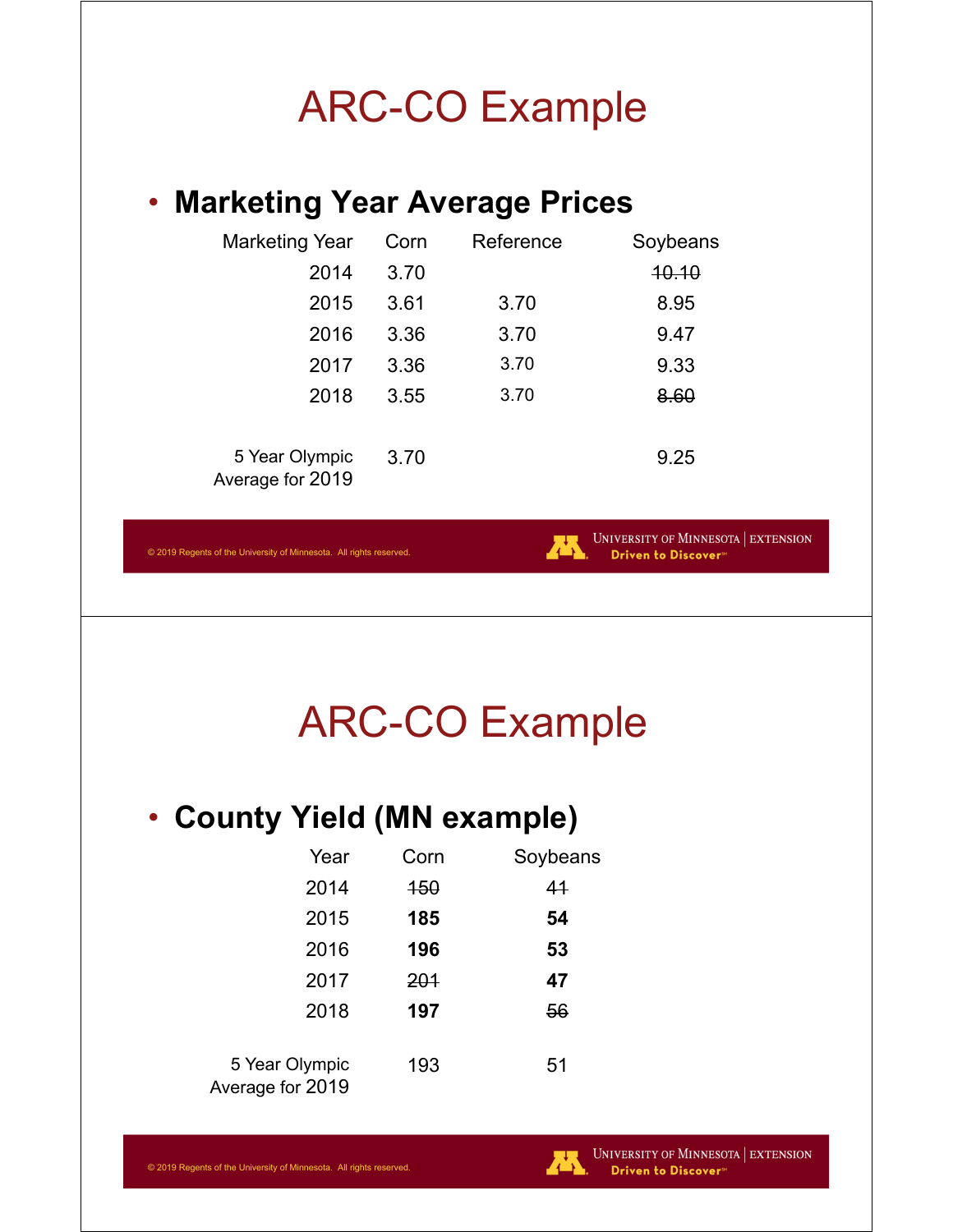

2019 actual: 3.60 MYA price, 190 bu county yield

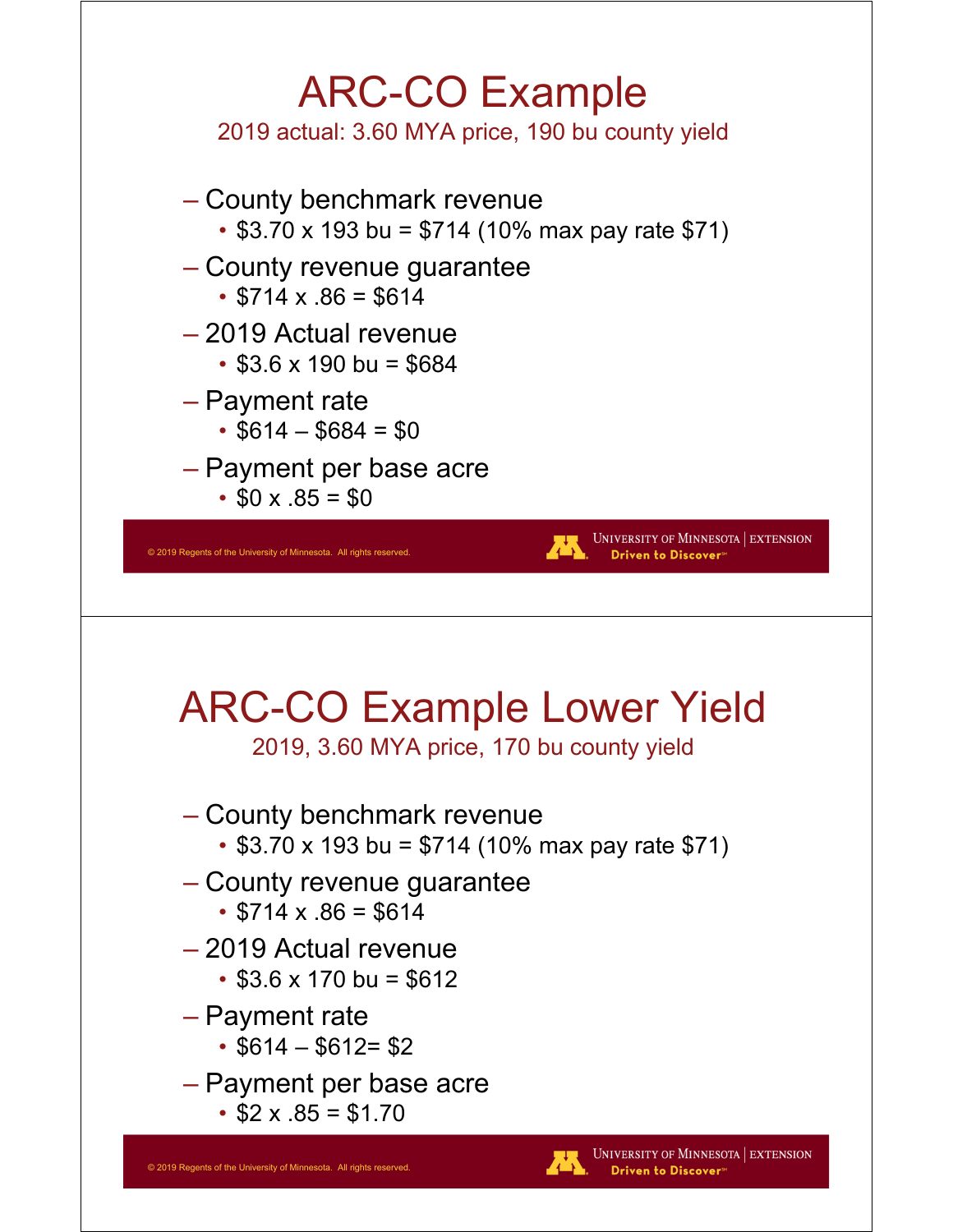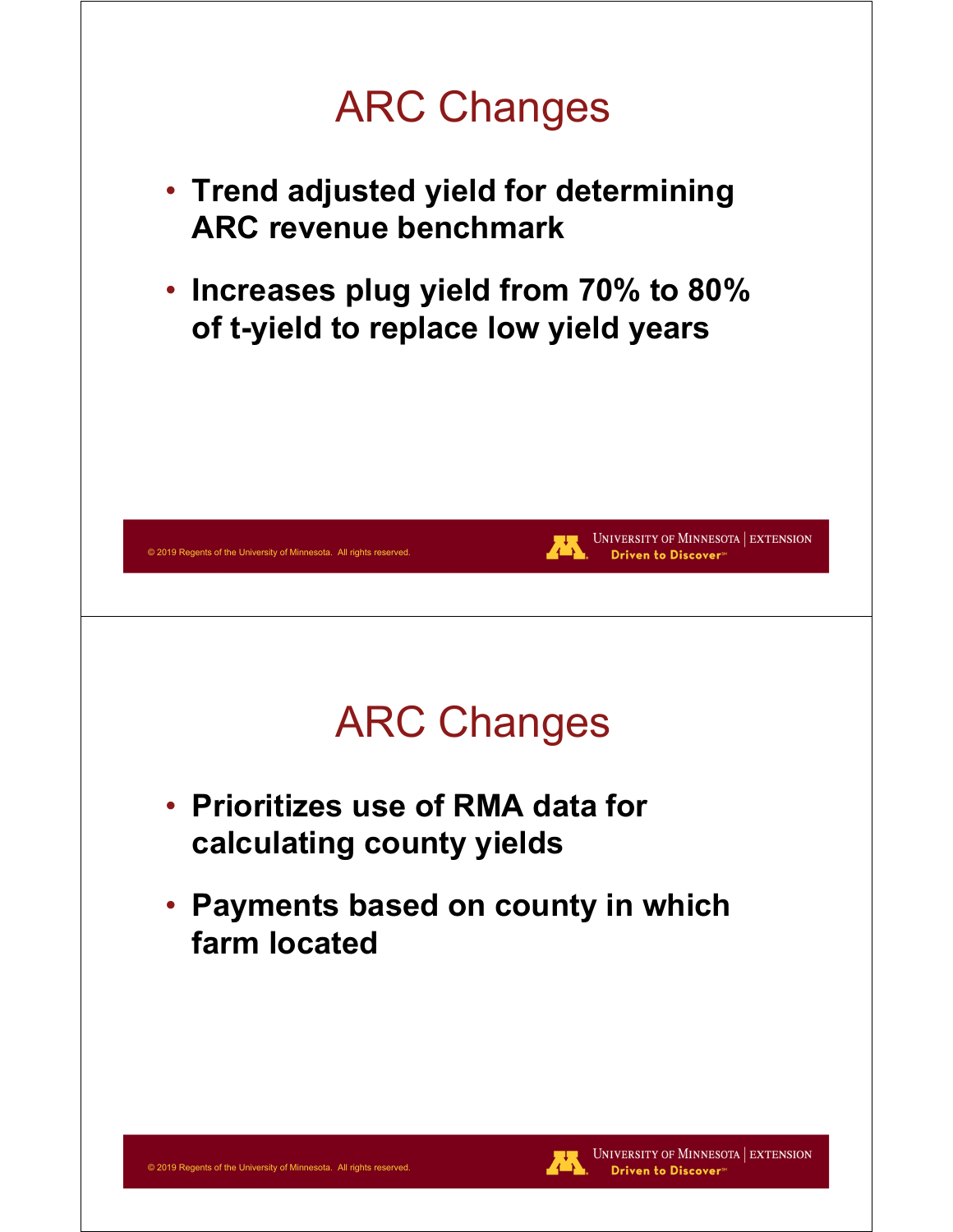### Three Decisions

- **1. Sign up**
- **2. Evaluate payment yields**

### **3. Choose:**

- Price Loss Coverage (PLC)
- Agricultural Revenue Coverage County (ARC-CO)

| Sign Up for 2019/20<br>• If you do not sign up<br>- Remain in program selected for 2014 farm bill |  |
|---------------------------------------------------------------------------------------------------|--|
|                                                                                                   |  |
|                                                                                                   |  |
|                                                                                                   |  |
| - Receive no payment for 2019                                                                     |  |

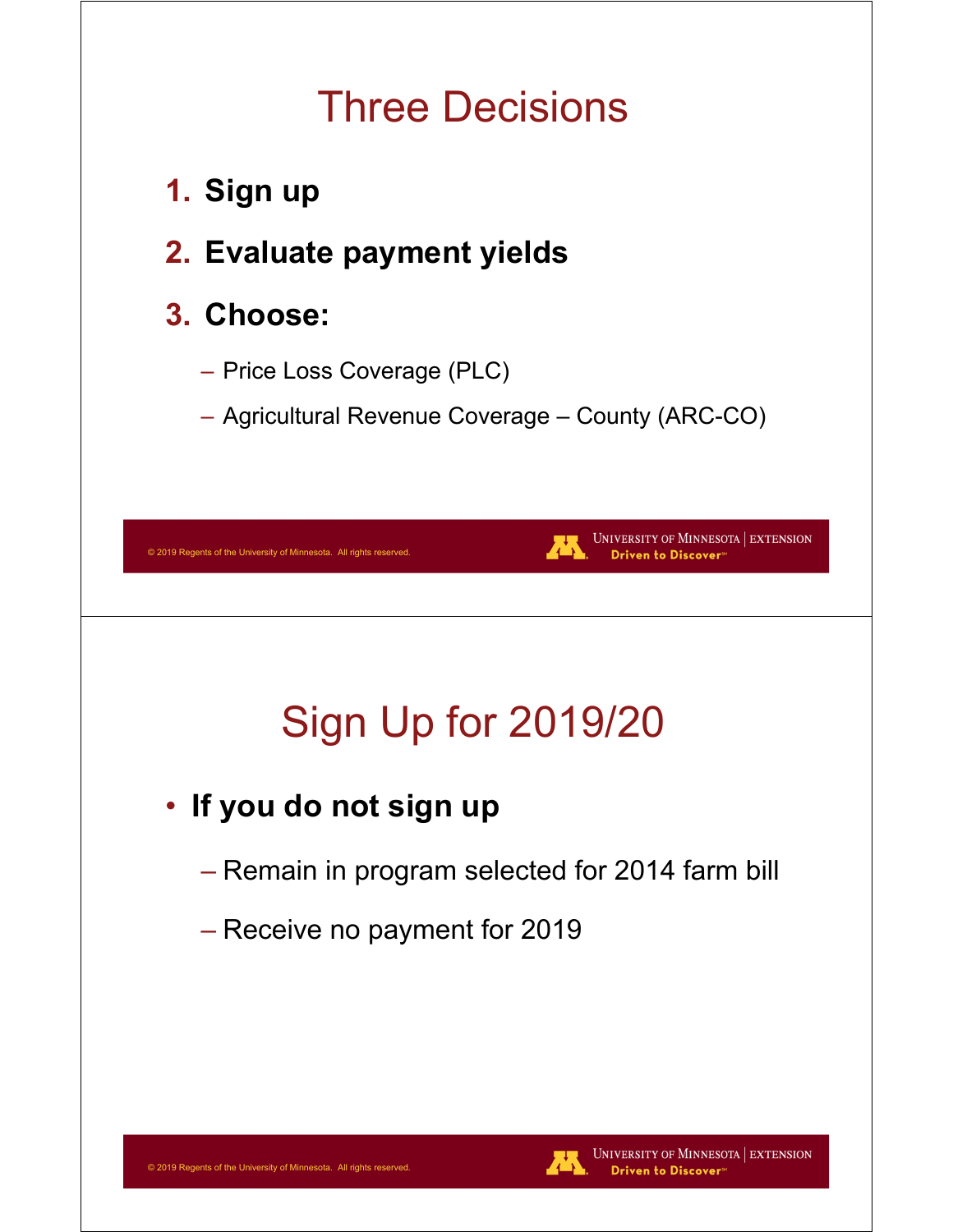# Sign Up for 2019/20



**Driven to Discover®**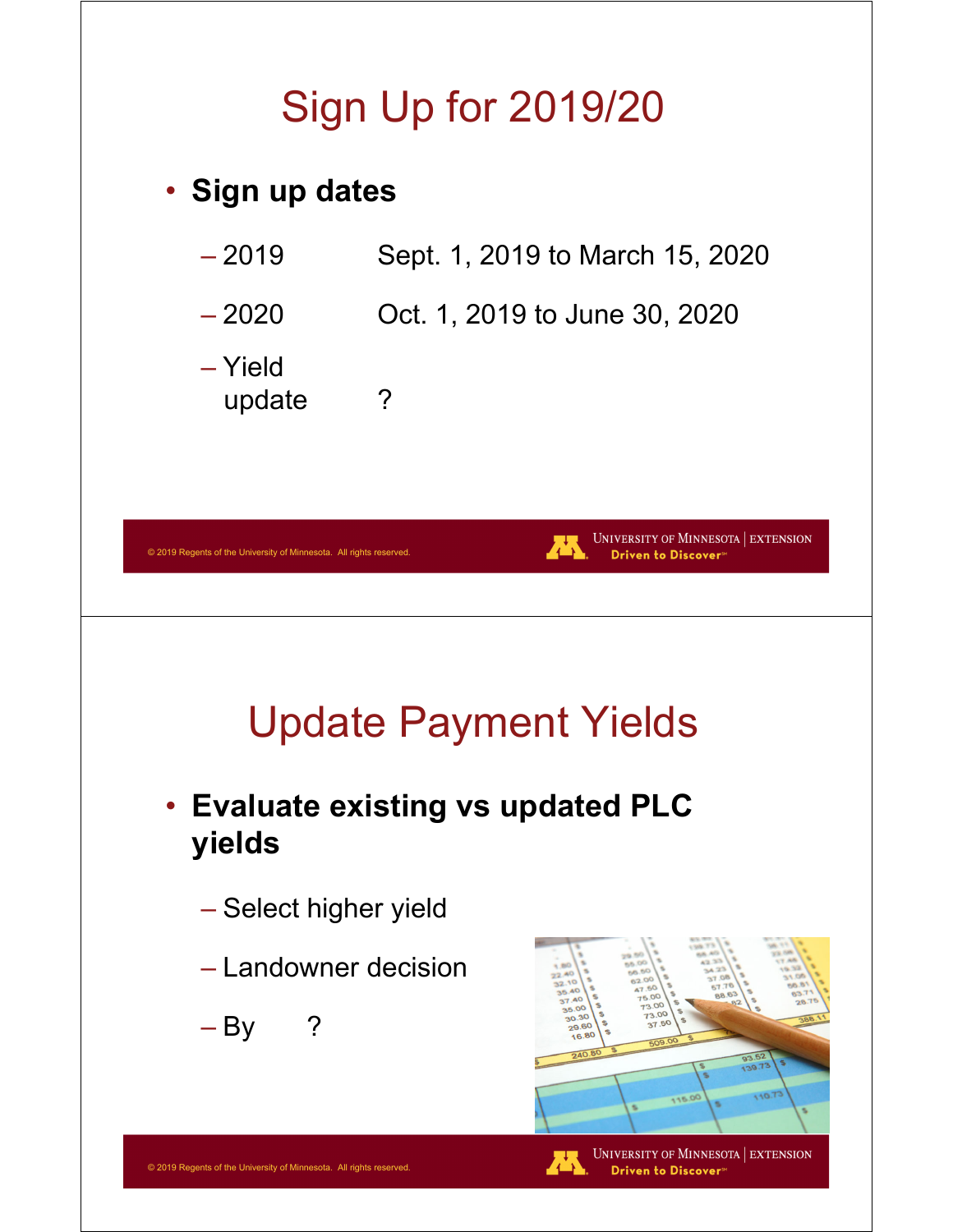# PLC or ARC

### • **Decision choices**

– Price Loss Coverage (PLC)

– Agricultural Risk Coverage –county (ARC-CO)

PLC or ARC

• **Run payment calculator**

– https://fd-tools.ncsa.illinois.edu/#/

– Alpha version

© 2019 Regents of the University of Minnesota. All rights reserved.

• **By March 15, 2020**



UNIVERSITY OF MINNESOTA | EXTENSION Driven to Discover<sup>®</sup>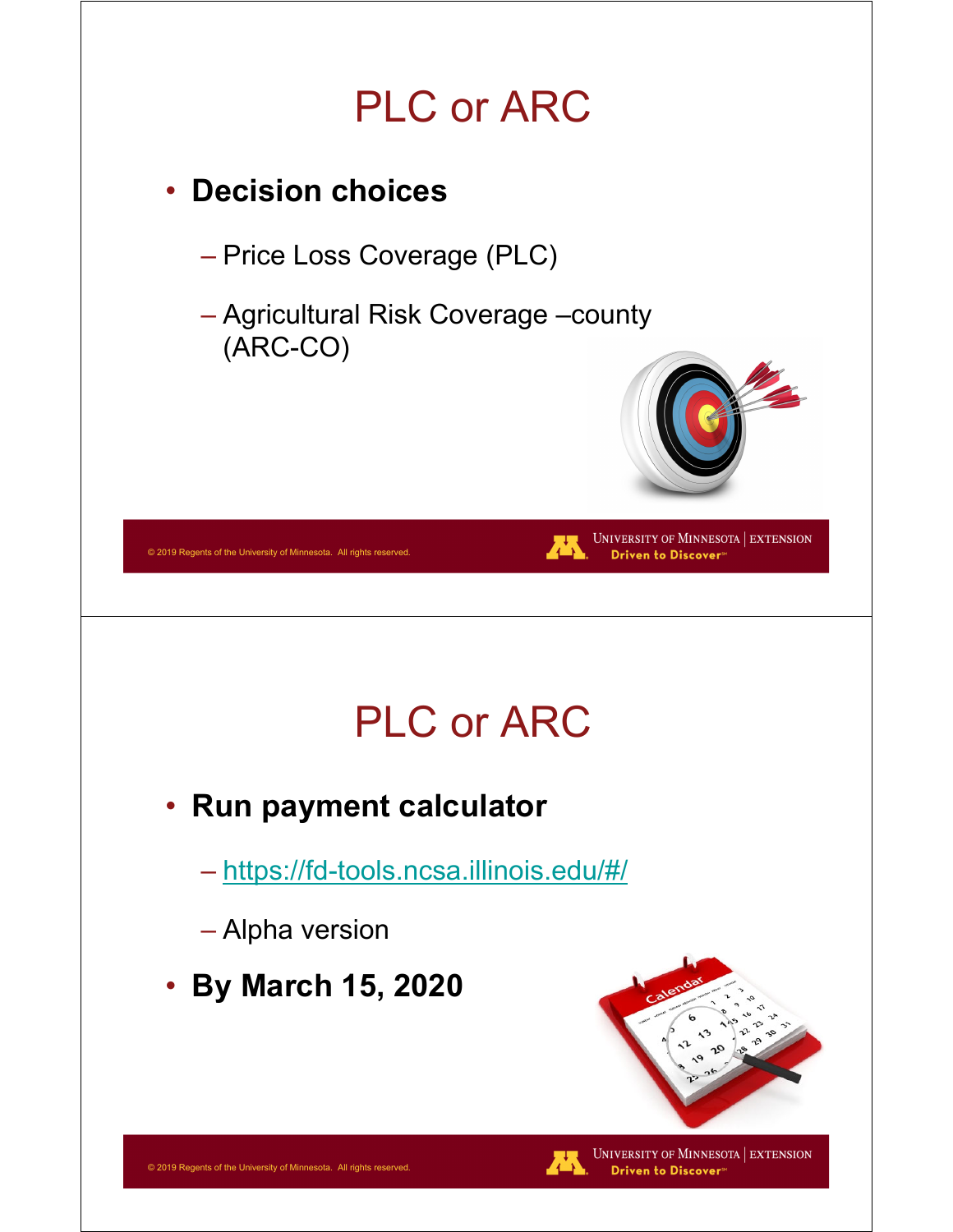# PLC or ARC

### • **Other thoughts**

© 2019 Regents of the University of Minnesota. All rights reserved

- With ARC benchmark price equal to reference price, PLC generally more advantageous
- If have low PLC yields relative to county average, may consider ARC
- If have low 2019 yields, may consider ARC, but remember signing up for 2020 also

# PLC or ARC

- **Supplemental Coverage Option SCO**
	- Available only with PLC
	- Covers losses from 86% down to the coverage level of underlying policy



**UNIVERSITY OF MINNESOTA EXTENSION** 

Driven to Discover<sup>s</sup>